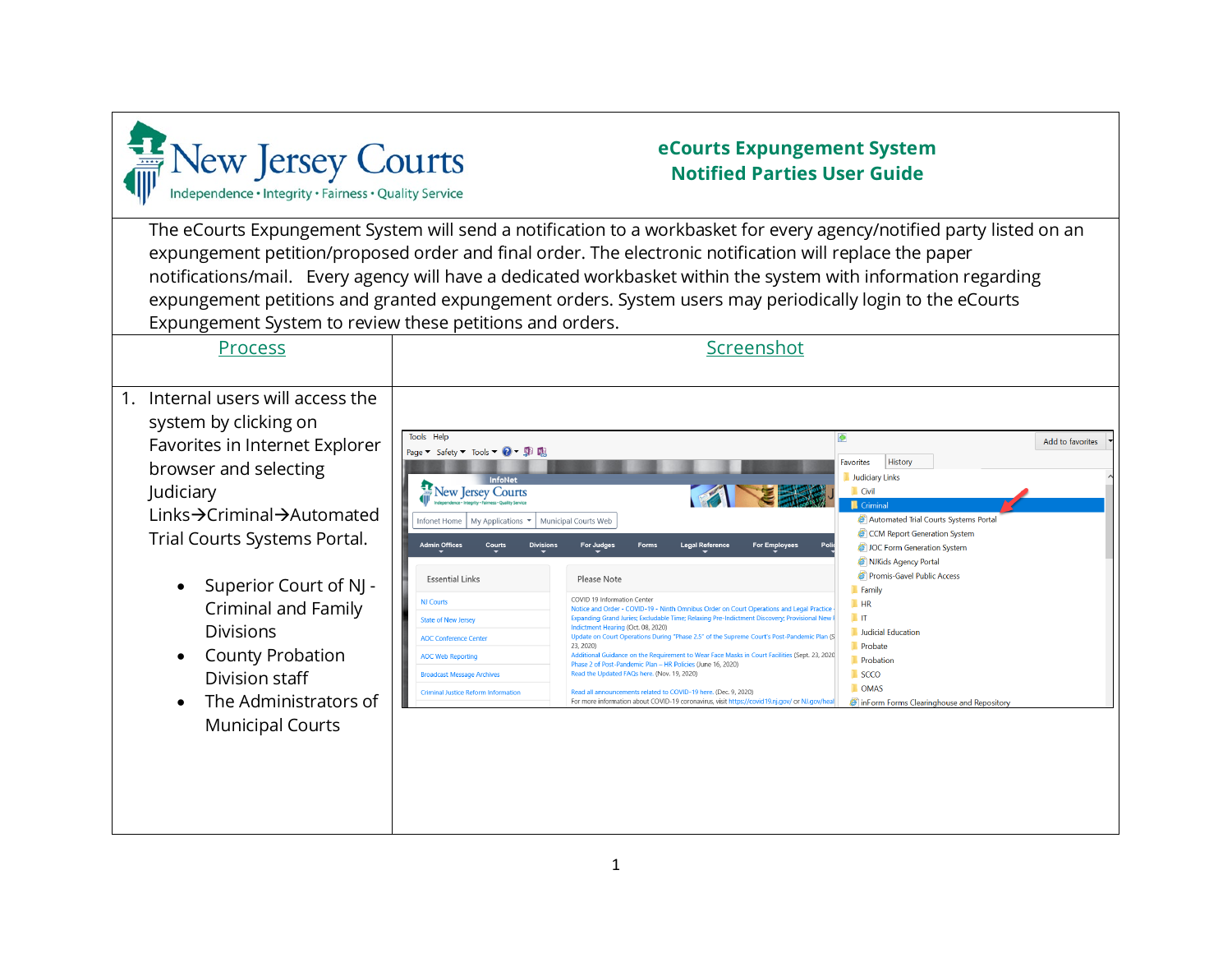| 2. External users sign in by<br>entering valid user<br>credentials on Enterprise<br>SSO login screen.                                                                                                                                                                                                                                                                                                                                                                                                       | Use the below URL to Login.<br>https://portal-cloud.njcourts.gov/prweb/PRAuth/CloudSAMLAuth?AppName=ESSO                                                                                                                                                                                                                                                                                                                                                                                                                                                                                                                                                                                                                                                                                                                                                                                                                                                           |                                                                                                                                                                                                                           |
|-------------------------------------------------------------------------------------------------------------------------------------------------------------------------------------------------------------------------------------------------------------------------------------------------------------------------------------------------------------------------------------------------------------------------------------------------------------------------------------------------------------|--------------------------------------------------------------------------------------------------------------------------------------------------------------------------------------------------------------------------------------------------------------------------------------------------------------------------------------------------------------------------------------------------------------------------------------------------------------------------------------------------------------------------------------------------------------------------------------------------------------------------------------------------------------------------------------------------------------------------------------------------------------------------------------------------------------------------------------------------------------------------------------------------------------------------------------------------------------------|---------------------------------------------------------------------------------------------------------------------------------------------------------------------------------------------------------------------------|
| They include:<br><b>Attorney General's Office</b><br>- Division of Criminal<br>Justice, Records and<br><b>Identifications Unit</b><br>New Jersey State Police -<br><b>Expungement Unit</b><br>Juvenile Justice<br>$\bullet$<br>Commission<br>New Jersey State Parole<br><b>Board</b><br>New Jersey State<br>Department of<br>Corrections<br>The County Prosecutor's<br>office<br>Sheriff's Department -<br>County Identification<br><b>Bureaus</b><br>NJ County Jails<br>$\bullet$<br>NJ Police departments | New Jersey Courts<br>Log in help<br>To request information about your existing ID click Forgot User ID?<br>Follow the steps below if you're receiving Authentication Failed error message after logging in<br>1. Click the Forgot Password? link<br>2. Answer the security questions when prompted<br>3. An email will be sent to the email address used to activate the account<br>4. Open the email and follow the instructions<br>If you are still not able to successfully login after resetting your password, please contact the Help Desk at 609-421-6100 and someone will assist you.<br>To access the New Jersey Courts website click NJCourts.gov<br><b>Browser compatibility</b><br>There is a known issue with Internet Explorer Version 11 running on Windows 10 which is causing users to attempt to login multiple times unsuccessfully. If you encounter<br>this issue, please use another browser (e.g., Chrome, Microsoft Edge, Safari, Firefox) | Enter user ID and password. If you have been provided with a temporary password<br>login below<br>User ID<br>Forgot User ID?<br>Password<br><b>Forgot Password</b><br>Password<br>Login<br><b>Resend Activation Email</b> |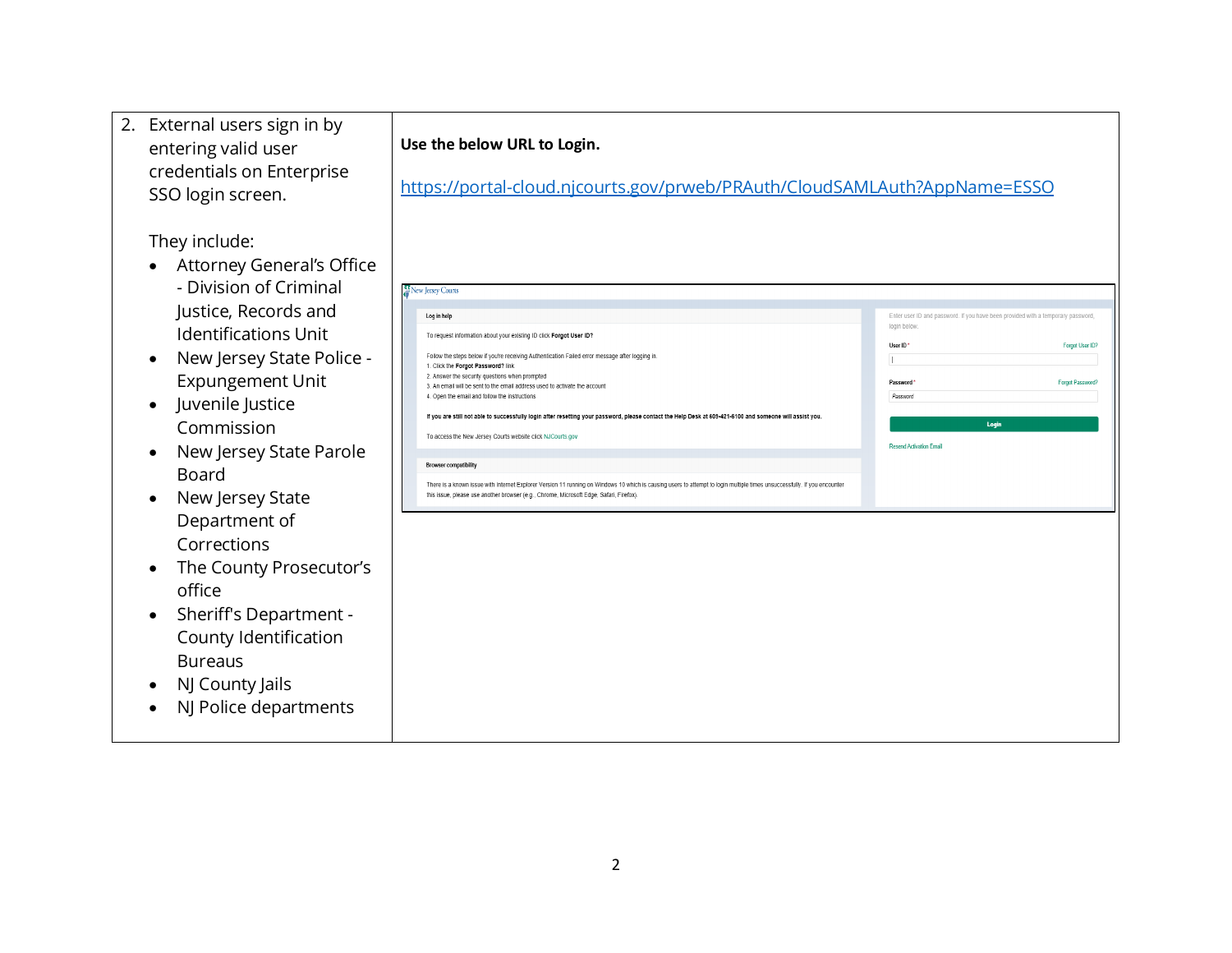3. The Portal home page provides access to various systems (displayed by "tiles.")

Click the tile labeled "eCourts Expungement System" to navigate to the application.

| business day after 8am. |                             |         |             |                     |        |                                                         |                      |   |         | The Judiciary's Problem Reporting Desk is available at 1-609-421-6100, 24 hours a day, 7 days a week. Users can report any matter at any time. All emergent matters, such as system outages, will be addressed immediately. Fo<br>matters, such as eCDR procedural questions Help Desk phone support is available Monday through Friday from 8:00 am - 5:00 pm. For non-emergent matters reported outside of normal business hours users will receive a call bac |
|-------------------------|-----------------------------|---------|-------------|---------------------|--------|---------------------------------------------------------|----------------------|---|---------|------------------------------------------------------------------------------------------------------------------------------------------------------------------------------------------------------------------------------------------------------------------------------------------------------------------------------------------------------------------------------------------------------------------------------------------------------------------|
|                         | distributed or made public. |         |             |                     |        |                                                         |                      |   |         | Please be advised that, pursuant to Order of the Supreme Court, a defendant's PSA is a CONFIDENTIAL court record to be used by the Court, attorneys of record, and law enforcement personnel only. A defendant's PSA should no                                                                                                                                                                                                                                   |
| eMACS Portal            |                             | eCourts | i<br>System | eCourts Expungement | Family | ÷<br>Judiciary Electronic<br><b>Document Submission</b> | <b>Public Access</b> | ł | Reports | ł                                                                                                                                                                                                                                                                                                                                                                                                                                                                |
| Ņ                       | Ø                           |         | Ø           | ◔<br>Ø              | ፹      | ⅅℊ<br>Ø                                                 | Ø                    | Ø | Ë<br>Ø  |                                                                                                                                                                                                                                                                                                                                                                                                                                                                  |
|                         |                             |         |             |                     |        |                                                         |                      |   |         |                                                                                                                                                                                                                                                                                                                                                                                                                                                                  |
|                         |                             |         |             |                     |        |                                                         |                      |   |         |                                                                                                                                                                                                                                                                                                                                                                                                                                                                  |
|                         |                             |         |             |                     |        |                                                         |                      |   |         |                                                                                                                                                                                                                                                                                                                                                                                                                                                                  |
|                         |                             |         |             |                     |        |                                                         |                      |   |         |                                                                                                                                                                                                                                                                                                                                                                                                                                                                  |
|                         |                             |         |             |                     |        |                                                         |                      |   |         |                                                                                                                                                                                                                                                                                                                                                                                                                                                                  |
|                         |                             |         |             |                     |        |                                                         |                      |   |         |                                                                                                                                                                                                                                                                                                                                                                                                                                                                  |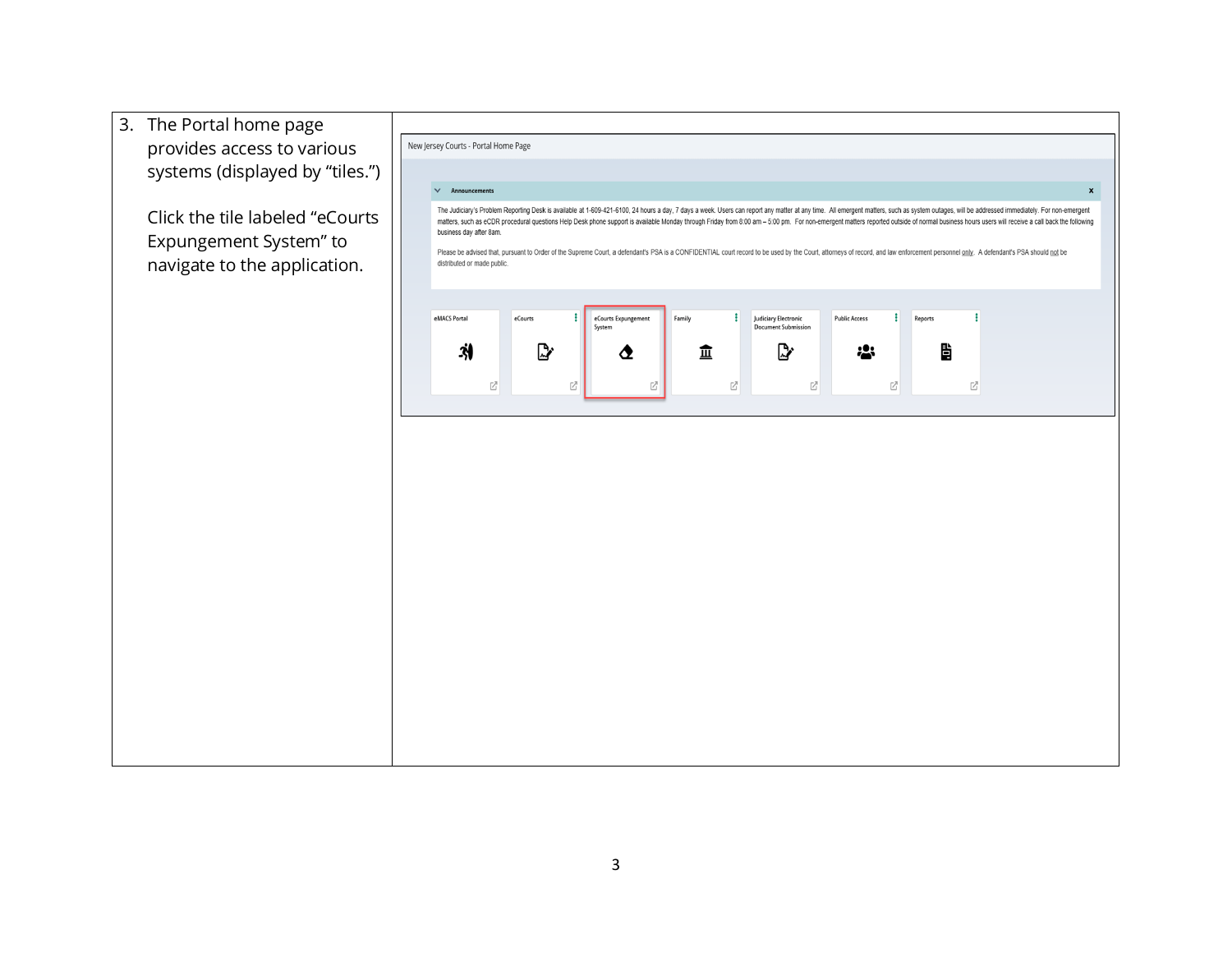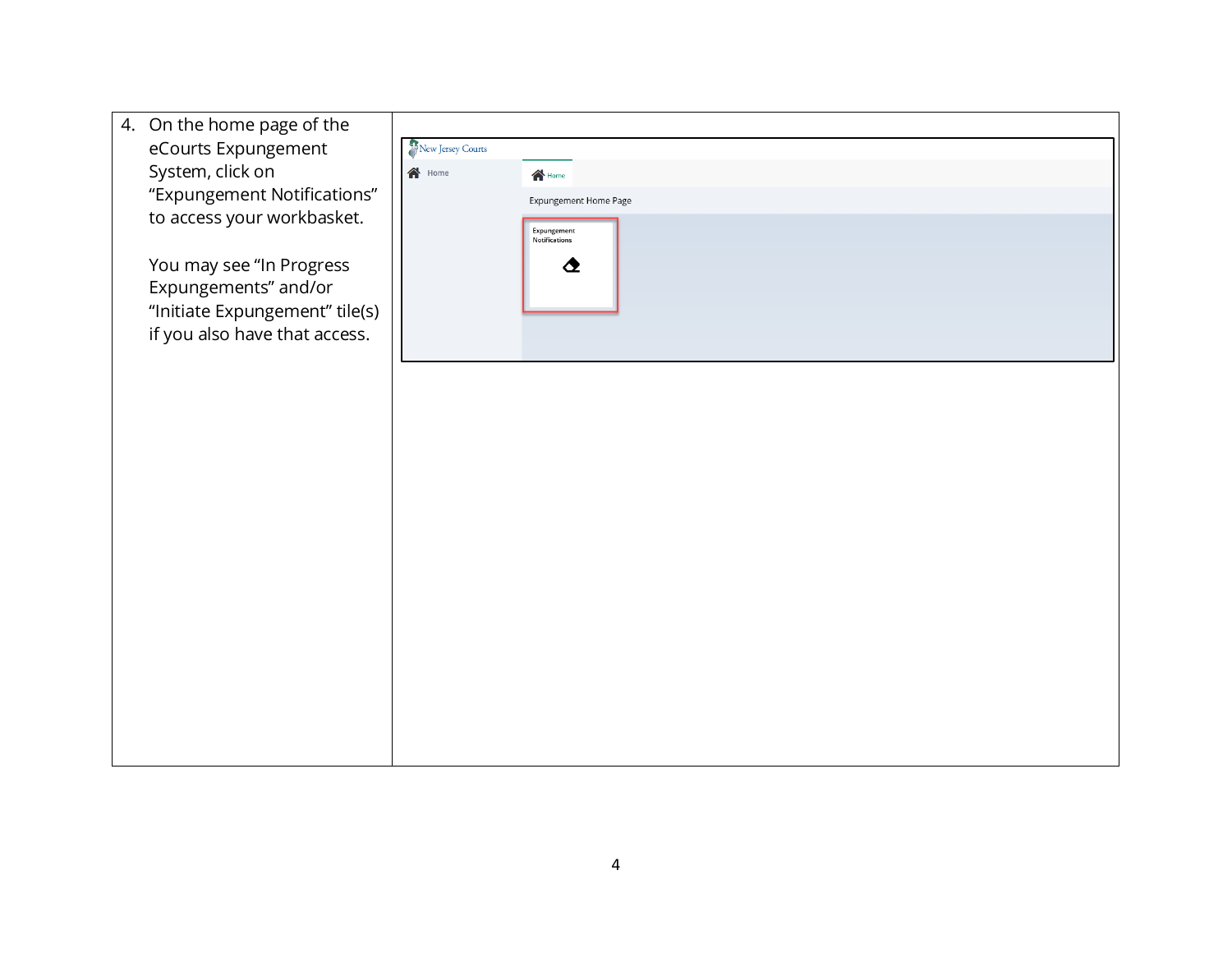5. The Expungement Notifications workbasket will Search by: +Add/Change display expungement cases in the  $C$  Refresh  $\ddagger$ « < Page 1 of 4 > >> county/municipality/venue 35 records SBI  $\bullet$ **Notification venue Expungement number** Defendant Filing date  $\rightarrow$ **Expungement type Status** for which the expungement Open  $\vdots$ XP-CPM-20-000076 JONAH BRUCE 810033C 12/09/2020 Regular New Petition Cape May was granted, or, for some Open | XP-CPM-20-000077 users, where a Regular or WAYMON HAWKINS 841759C 12/09/2020 Clean Slate New Petition Cape May Clean Slate petition was  $\rightarrow$ XP-ATL-20-000405 JONAH D BRUCE 810033C 12/04/2020 New Petition Cape May Open | Regular submitted. XP-CPM-20-000073 AYMERIC LAPORTE 12/02/2020 Clean Slate Order Granted Cape May Open :  $\rightarrow$ Open  $\vdots$ V XP-CPM-20-000070 CLAUDIO BRAVO 222288V 12/01/2020 Clean Slate New Petition Cape May Click on the twisty ("v" Date of birth Filing county/court State police opinion Hearing date 11/02/1980 Cape May symbol) to expand/collapse Decision date to view more case information. Click "Open" to review the expungement order details.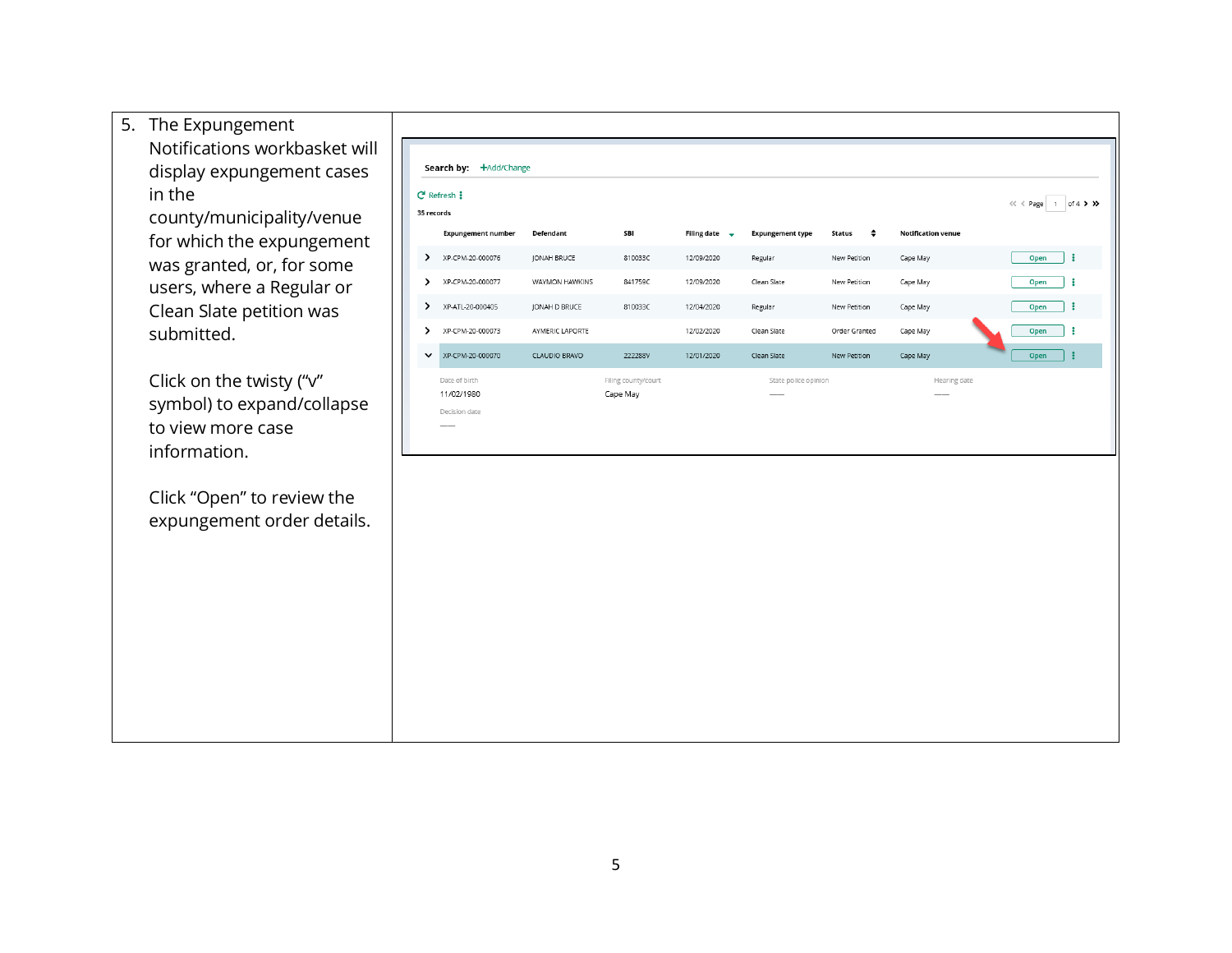| 6. Click the Export icon next to                   |               |                                                  |                     |         |                           |                         |                            |                           |           |
|----------------------------------------------------|---------------|--------------------------------------------------|---------------------|---------|---------------------------|-------------------------|----------------------------|---------------------------|-----------|
| Refresh icon to download an<br>Excel file with the |               | Search by: +Add/Change                           |                     |         |                           |                         |                            |                           |           |
| workbasket details.                                |               | $C$ Refresh $\mathbf{i}$<br>Export<br>35 records |                     |         |                           |                         |                            |                           |           |
|                                                    |               | <b>Expungement number</b>                        | Defendant           | SBI     | Filing date $\rightarrow$ | <b>Expungement type</b> | <b>Status</b><br>$\bullet$ | <b>Notification venue</b> |           |
|                                                    |               | XP-CPM-20-000076                                 | JONAH BRUCE         | 810033C | 12/09/2020                | Regular                 | New Petition               | Cape May                  | ÷<br>Open |
|                                                    |               | XP-CPM-20-000077                                 | WAYMON HAWKINS      | 841759C | 12/09/2020                | Clean Slate             | New Petition               | Cape May                  | ÷<br>Open |
|                                                    | $\rightarrow$ | XP-ATL-20-000405                                 | JONAH D BRUCE       | 810033C | 12/04/2020                | Regular                 | New Petition               | Cape May                  | ÷<br>Open |
|                                                    | $\rightarrow$ | XP-CPM-20-000073                                 | AYMERIC LAPORTE     |         | 12/02/2020                | Clean Slate             | Order Granted              | Cape May                  | B<br>Open |
|                                                    | $\rightarrow$ | XP-CPM-20-000070                                 | CLAUDIO BRAVO       | 222288V | 12/01/2020                | Clean Slate             | New Petition               | Cape May                  | ÷<br>Open |
|                                                    | ≻             | XP-CPM-20-000071                                 | JOHN A DOE          | 599658C | 12/01/2020                | Clean Slate             | Order Granted              | Cape May                  | ÷<br>Open |
|                                                    | $\rightarrow$ | XP-CPM-20-000072                                 | TROY DEENEY         | 222288C | 12/01/2020                | Clean Slate             | Order Granted              | Cape May                  | ÷<br>Open |
|                                                    |               | XP-CPM-20-000064                                 | OLEKSANDR ZINCHENKO | 228888K | 11/25/2020                | Clean Slate             | Order Granted              | Cape May                  | ÷<br>Open |
|                                                    |               |                                                  |                     |         |                           |                         |                            |                           |           |
|                                                    |               |                                                  |                     |         |                           |                         |                            |                           |           |
|                                                    |               |                                                  |                     |         |                           |                         |                            |                           |           |
|                                                    |               |                                                  |                     |         |                           |                         |                            |                           |           |
|                                                    |               |                                                  |                     |         |                           |                         |                            |                           |           |
|                                                    |               |                                                  |                     |         |                           |                         |                            |                           |           |
|                                                    |               |                                                  |                     |         |                           |                         |                            |                           |           |
|                                                    |               |                                                  |                     |         |                           |                         |                            |                           |           |
|                                                    |               |                                                  |                     |         |                           |                         |                            |                           |           |
|                                                    |               |                                                  |                     |         |                           |                         |                            |                           |           |
|                                                    |               |                                                  |                     |         |                           |                         |                            |                           |           |
|                                                    |               |                                                  |                     |         |                           |                         |                            |                           |           |
|                                                    |               |                                                  |                     |         |                           |                         |                            |                           |           |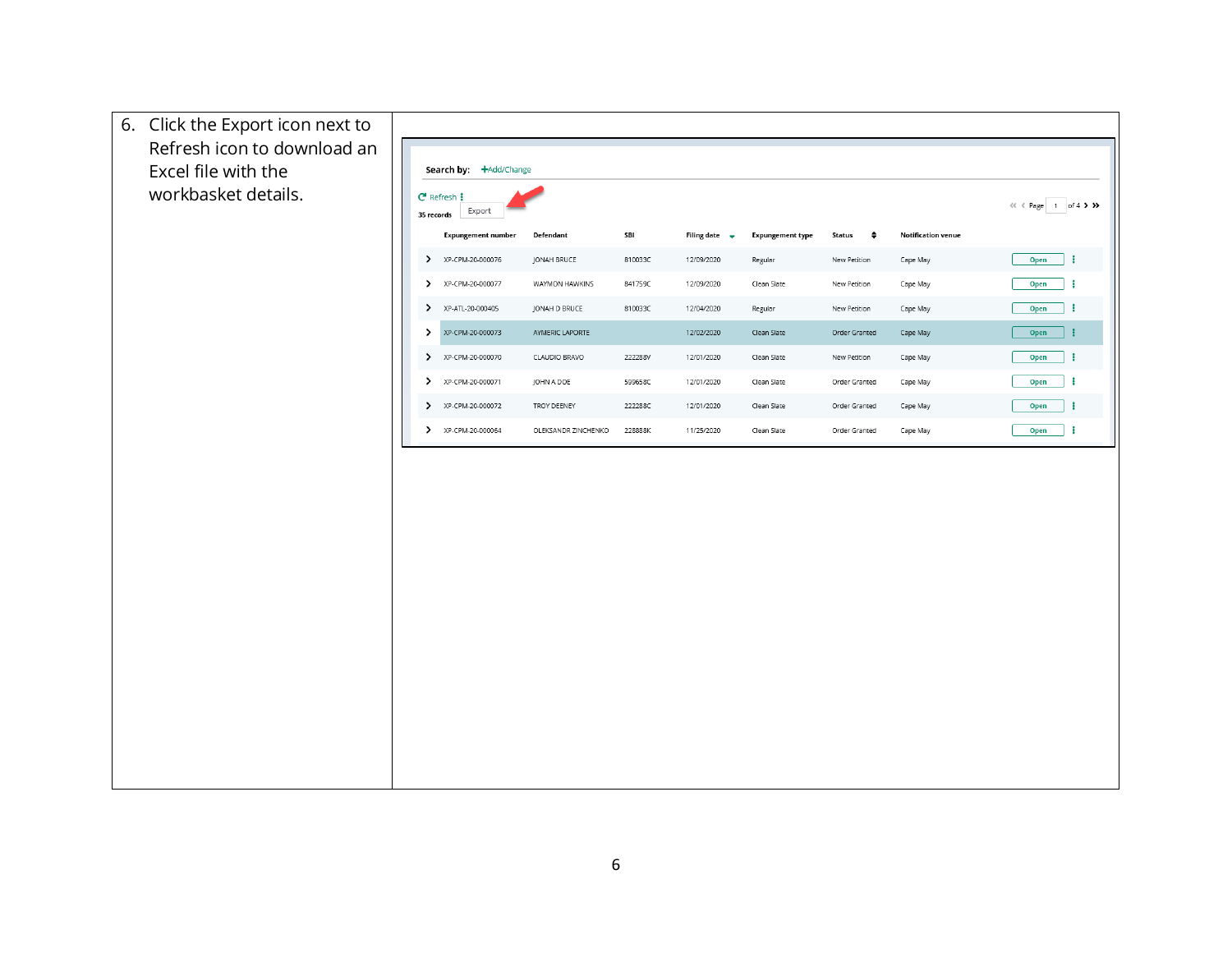| 7. "Order Granted" status:<br>Upon clicking "Open,"<br>defendant and the<br>expungement case<br>information will be<br>displayed.                                                                                | Defendant information<br>Defendant name<br>SAMMY DOUGGAR<br>Address<br>250 MAIN STREET, TRENTON, NJ 08540 | Date of birth<br>05/05/1990<br>Contact number<br>$\frac{1}{2} \left( \frac{1}{2} \right) \left( \frac{1}{2} \right) \left( \frac{1}{2} \right) \left( \frac{1}{2} \right)$ | SBI<br>770101L<br>E-Mail  | Alias                                                                                                                                                                                                                 |
|------------------------------------------------------------------------------------------------------------------------------------------------------------------------------------------------------------------|-----------------------------------------------------------------------------------------------------------|----------------------------------------------------------------------------------------------------------------------------------------------------------------------------|---------------------------|-----------------------------------------------------------------------------------------------------------------------------------------------------------------------------------------------------------------------|
| A PDF version of the final<br>order is also available for<br>review under the "Related<br>Links" section. Click on<br>hyperlink to view the final<br>order.<br>Save or Cancel to close this<br>expungement case. | Petition for expungement<br>Expungement type<br>Regular<br><b>Related Links</b><br>Final Order            | Filing county/court<br><b>ATLANTIC</b>                                                                                                                                     | Filing date<br>10/22/2020 | Filer<br>Private Attorney                                                                                                                                                                                             |
|                                                                                                                                                                                                                  | Response <sup>O</sup><br>Notification venue<br>Atlantic<br>records to be removed from your system.        |                                                                                                                                                                            |                           | Please confirm that you have reviewed the expungement order. Check the box to confirm that the defendant/case details have been removed from your source system or if there are no<br>Cancel<br><b>Submit</b><br>Save |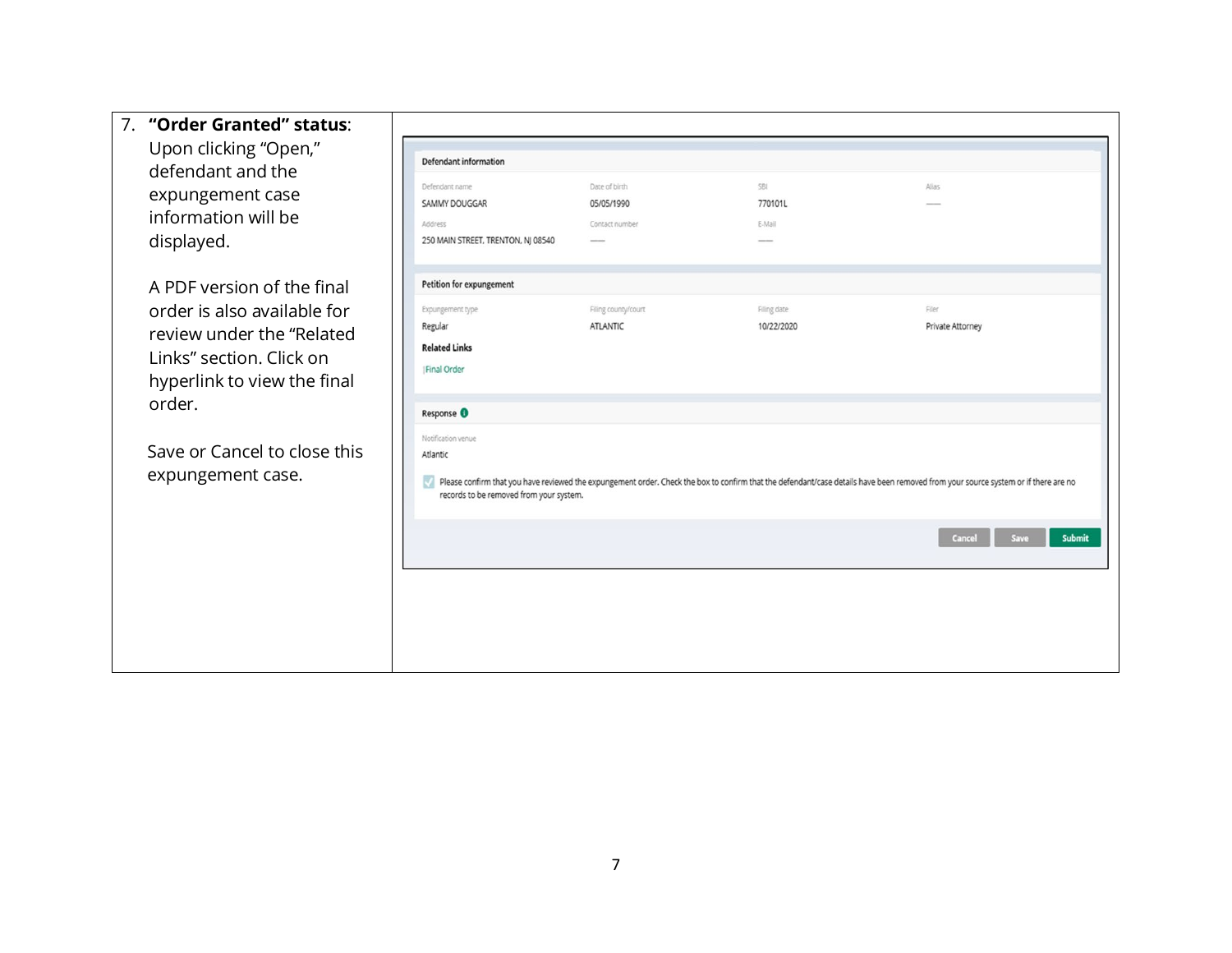| 8. After removing the<br>defendant/case information<br>from your source system,<br>open the expungement task<br>for the corresponding<br>defendant/case and click the | Defendant information<br>Defendant name<br>SAMMY DOUGGAR<br>Address<br>250 MAIN STREET, TRENTON, NJ 08540 | Date of birth<br>05/05/1990<br>Contact number                                                                                                      | <b>SBI</b><br>770101L<br>E-Mail | Alias                                                                                                                                                                                                                 |
|-----------------------------------------------------------------------------------------------------------------------------------------------------------------------|-----------------------------------------------------------------------------------------------------------|----------------------------------------------------------------------------------------------------------------------------------------------------|---------------------------------|-----------------------------------------------------------------------------------------------------------------------------------------------------------------------------------------------------------------------|
| checkbox to confirm that you<br>have reviewed the<br>expungement order and that<br>the defendant/case details<br>have been removed from<br>your source system.        | Petition for expungement                                                                                  |                                                                                                                                                    |                                 |                                                                                                                                                                                                                       |
|                                                                                                                                                                       | Expungement type<br>Regular<br><b>Related Links</b><br><b>Final Order</b>                                 | Filing county/court<br><b>ATLANTIC</b>                                                                                                             | Filing date<br>10/22/2020       | Filer<br>Private Attorney                                                                                                                                                                                             |
| Click Submit to complete<br>your task.                                                                                                                                | Response <sup>O</sup><br>Notification venue<br>Atlantic<br>records to be removed from your system.        |                                                                                                                                                    |                                 | Please confirm that you have reviewed the expungement order. Check the box to confirm that the defendant/case details have been removed from your source system or if there are no<br>Cancel<br><b>Submit</b><br>Save |
| Upon submission, a message<br>9.<br>is displayed that confirms the<br>expungement was<br>completed.                                                                   | $\sqrt{2}$ XP-ATL-20-000188 $\times$<br>Home Expungement N X<br><b>Expungement Portal</b>                 | Expungement task has been successfully completed.<br>Expungement task XP-ATL-20-000188 for RHONDA BURG will remain on your workbasket for 30 days. |                                 | ×<br>Close                                                                                                                                                                                                            |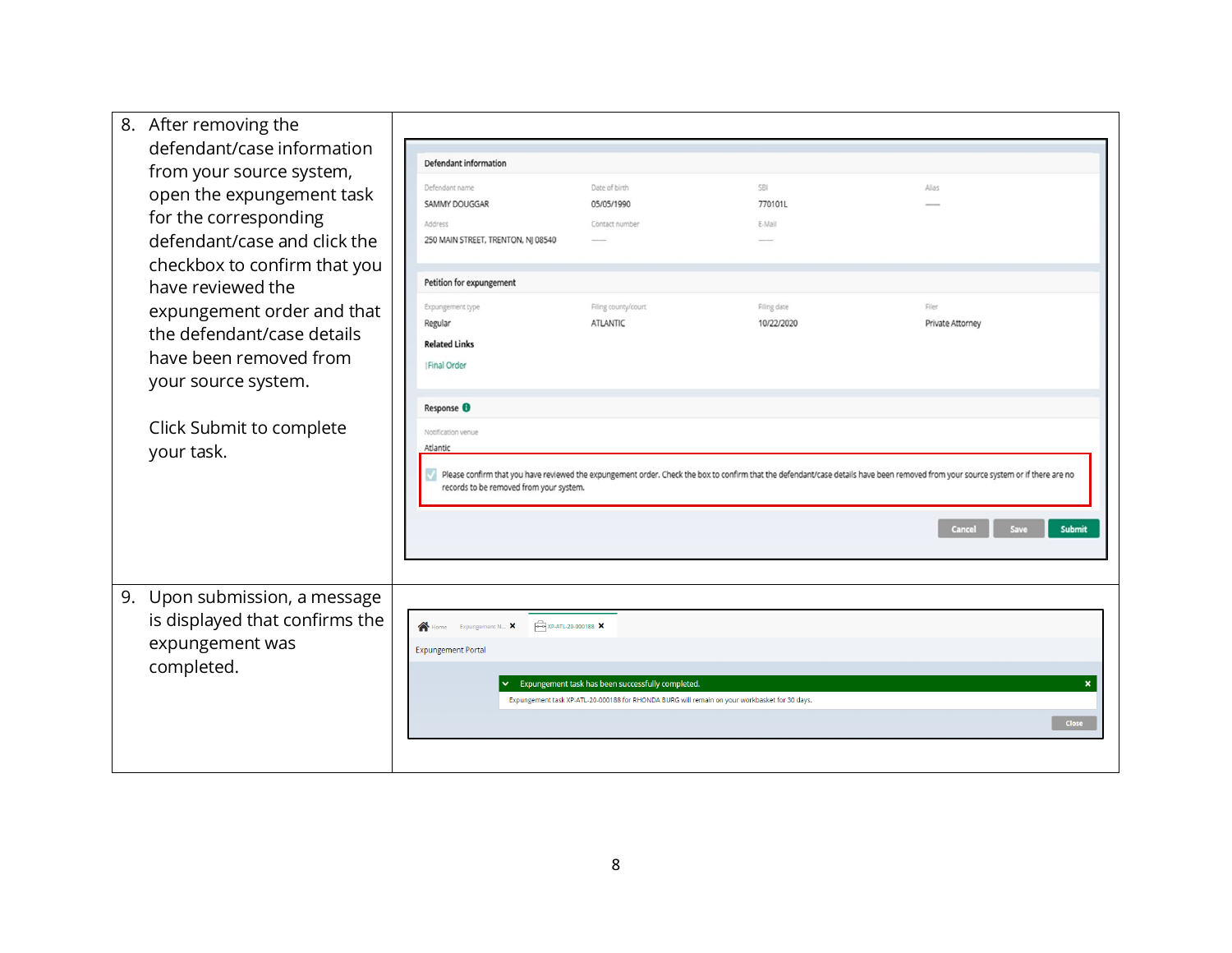10. Once the review of the expungement case has been submitted, the status will change to "Expunged." Expunged cases will remain on your workbasket for 30 days.

Click Refresh to refresh your workbasket.

The final order can be viewed via the View Attachments menu from the workbasket.

|                                                    | +Add/Change<br>Search by:<br>$C$ Refresh $\ddagger$ |                    |         |                           |                         |                    |                           |           |                  |  |  |
|----------------------------------------------------|-----------------------------------------------------|--------------------|---------|---------------------------|-------------------------|--------------------|---------------------------|-----------|------------------|--|--|
| of $4$ $>$ $>$<br>$<<$ $<$ Page<br>1<br>35 records |                                                     |                    |         |                           |                         |                    |                           |           |                  |  |  |
|                                                    | <b>Expungement number</b>                           | Defendant          | SBI     | Filing date $\rightarrow$ | <b>Expungement type</b> | ٠<br><b>Status</b> | <b>Notification venue</b> |           |                  |  |  |
| ゝ                                                  | XP-CPM-20-000076                                    | JONAH BRUCE        | 810033C | 12/09/2020                | Regular                 | New Petition       | Cape May                  | ÷<br>Open |                  |  |  |
| ↘                                                  | XP-CPM-20-000077                                    | WAYMON HAWKINS     | 841759C | 12/09/2020                | Clean Slate             | New Petition       | Cape May                  | Open      |                  |  |  |
| >                                                  | XP-ATL-20-000405                                    | JONAH D BRUCE      | 810033C | 12/04/2020                | Regular                 | New Petition       | Cape May                  | ÷<br>Open |                  |  |  |
| `                                                  | XP-CPM-20-000073                                    | AYMERIC LAPORTE    |         | 12/02/2020                | Clean Slate             | Order Granted      | Cape May                  | Open      |                  |  |  |
| ゝ                                                  | XP-CPM-20-000070                                    | CLAUDIO BRAVO      | 222288V | 12/01/2020                | Clean Slate             | New Petition       | Cape May                  | ÷<br>Open |                  |  |  |
| >                                                  | XP-CPM-20-000071                                    | JOHN A DOE         | 599658C | 12/01/2020                | Clean Slate             | Expunged           | Cape May                  | Open      |                  |  |  |
| ,                                                  | XP-CPM-20-000072                                    | <b>TROY DEENEY</b> | 222288C | 12/01/2020                | Clean Slate             | Order Granted      | Cape May                  | Open      | View Attachments |  |  |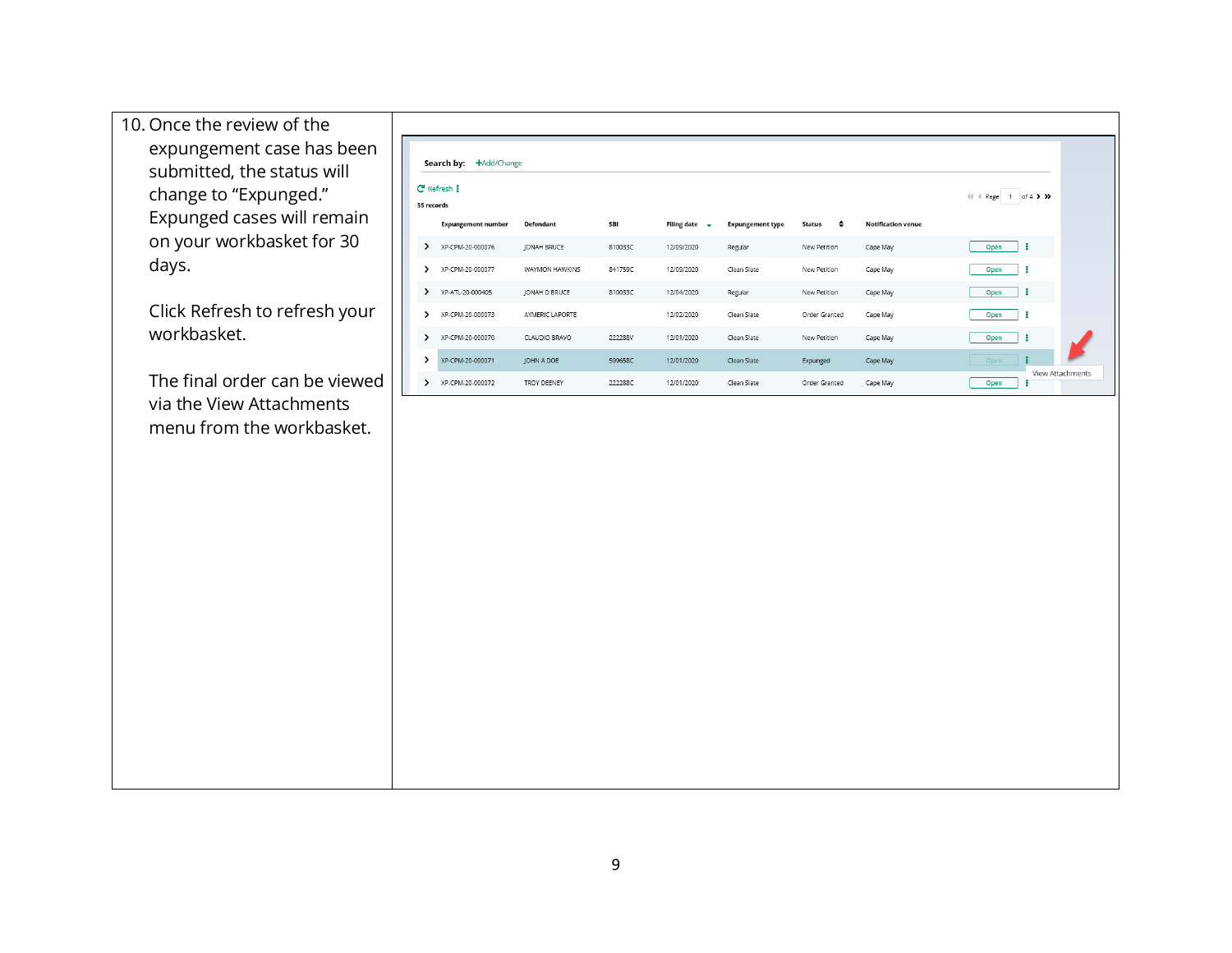| 11. "New Petition" status:        |                                                  |                                                                                |                                    |                 |
|-----------------------------------|--------------------------------------------------|--------------------------------------------------------------------------------|------------------------------------|-----------------|
| Defendant and petition            | <b>Defendant information</b>                     |                                                                                |                                    |                 |
| information will be               | Defendant name<br><b>SAMMY DOUGGAR</b>           | Date of birth<br>05/05/1990                                                    | SBI<br>770101L                     | Alias           |
|                                   | Address                                          | Contact number                                                                 | E-Mail                             |                 |
| displayed. A PDF version of       | My Address 1, My Address 2, Trenton, NJ          | 609-815-2900                                                                   | ERICA.MATHUR@NJJUDLAB.NJCOURTS.GOV |                 |
| the petition and proposed         | 08800                                            |                                                                                |                                    |                 |
| order are available for review    |                                                  |                                                                                |                                    |                 |
| under the "Related Links"         | Petition for expungement                         |                                                                                |                                    |                 |
| section.                          | Expungement type<br>Regular                      | Filing county/court<br>ATLANTIC                                                | Filing date<br>12/04/2020          | Filer<br>Pro se |
|                                   | <b>Related Links</b>                             |                                                                                |                                    |                 |
|                                   | Petition:<br>Proposed Order                      |                                                                                |                                    |                 |
| Click on the links to review      |                                                  |                                                                                |                                    |                 |
| the petition and proposed         | Response <sup>O</sup>                            |                                                                                |                                    |                 |
| order.                            | Notification venue                               |                                                                                |                                    |                 |
|                                   | Atlantic                                         |                                                                                |                                    |                 |
|                                   |                                                  | Please confirm that you have reviewed the expungement petition/proposed order. |                                    |                 |
|                                   |                                                  |                                                                                |                                    |                 |
|                                   |                                                  |                                                                                |                                    | Save<br>Cancel  |
|                                   |                                                  |                                                                                |                                    |                 |
|                                   |                                                  |                                                                                |                                    |                 |
|                                   |                                                  |                                                                                |                                    |                 |
| 12. Click the checkbox to confirm | <b>Defendant information</b>                     |                                                                                |                                    |                 |
| that you have reviewed the        | Defendant name<br><b>SAMMY DOUGGAR</b>           | Date of birth<br>05/05/1990                                                    | SBI<br>770101L                     | Alias           |
| expungement petition and          | Aridrace                                         | Contact number                                                                 | E-Mail                             |                 |
| proposed order. Then click        | My Address 1, My Address 2, Trenton, NJ<br>08800 | 609-815-2900                                                                   | ERICA.MATHUR@NJJUDLAB.NJCOURTS.GOV |                 |
| the Submit button.                |                                                  |                                                                                |                                    |                 |
|                                   | <b>Petition for expungement</b>                  |                                                                                |                                    |                 |
|                                   | Expungement type<br>Regular                      | Filing county/court<br>ATLANTIC                                                | Filing date<br>12/04/2020          | Filer<br>Pro se |
|                                   | <b>Related Links</b>                             |                                                                                |                                    |                 |
|                                   | Petition<br>Proposed Order<br>-                  |                                                                                |                                    |                 |
|                                   |                                                  |                                                                                |                                    |                 |
|                                   | Response O                                       |                                                                                |                                    |                 |
|                                   | Notification venue<br>Atlantic                   |                                                                                |                                    |                 |
|                                   |                                                  | Please confirm that you have reviewed the expungement petition/proposed order. |                                    |                 |
|                                   |                                                  |                                                                                |                                    |                 |
|                                   |                                                  |                                                                                |                                    | Cancel<br>Save  |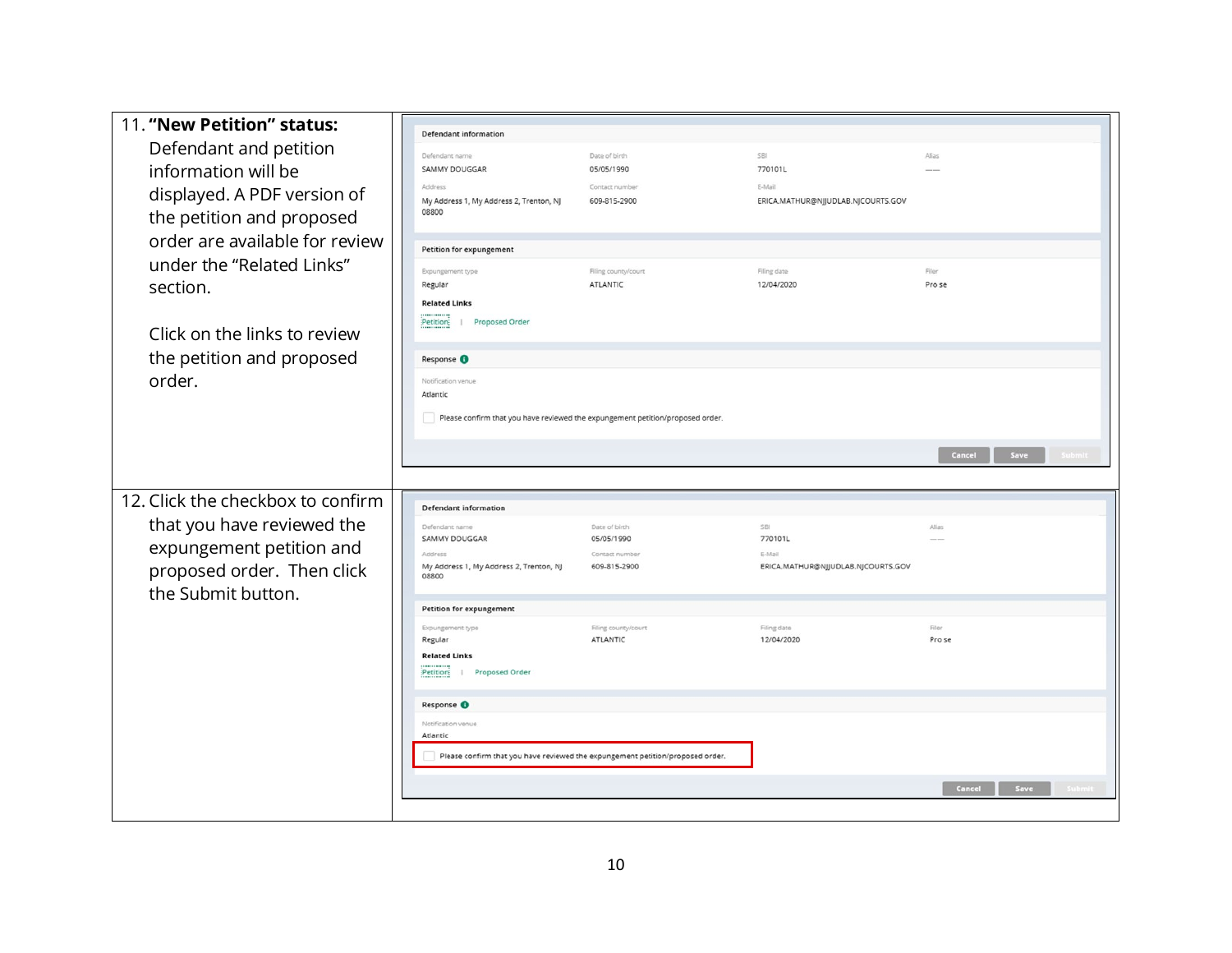| 13. Once the review of the |
|----------------------------|
| expungement case has been  |
| submitted, the status will |
| change to "Reviewed."      |

Reviewed cases will remain on the workbasket with a "Reviewed" status for 30 days. The case will be searchable within only the 30-day timeframe.

| +Add/Change<br>Search by:                |                    |         |                           |                         |              |                           |           |  |  |
|------------------------------------------|--------------------|---------|---------------------------|-------------------------|--------------|---------------------------|-----------|--|--|
| $C$ Refresh $\ddagger$<br>of $4$ $>$ $>$ |                    |         |                           |                         |              |                           |           |  |  |
| 35 records                               |                    |         |                           |                         |              |                           |           |  |  |
| <b>Expungement number</b>                | Defendant          | SBI     | Filing date $\rightarrow$ | <b>Expungement type</b> | ٠<br>Status  | <b>Notification venue</b> |           |  |  |
| XP-CPM-20-000076                         | <b>JONAH BRUCE</b> | 810033C | 12/09/2020                | Regular                 | Reviewed     | Cape May                  | Open<br>2 |  |  |
| XP-CPM-20-000077                         | WAYMON HAWKINS     | 841759C | 12/09/2020                | Clean Slate             | New Petition | Cape May                  | Open      |  |  |
| XP-ATL-20-000405                         | JONAH D BRUCE      | 810033C | 12/04/2020                | Regular                 | New Petition | Cape May                  | Open<br>- |  |  |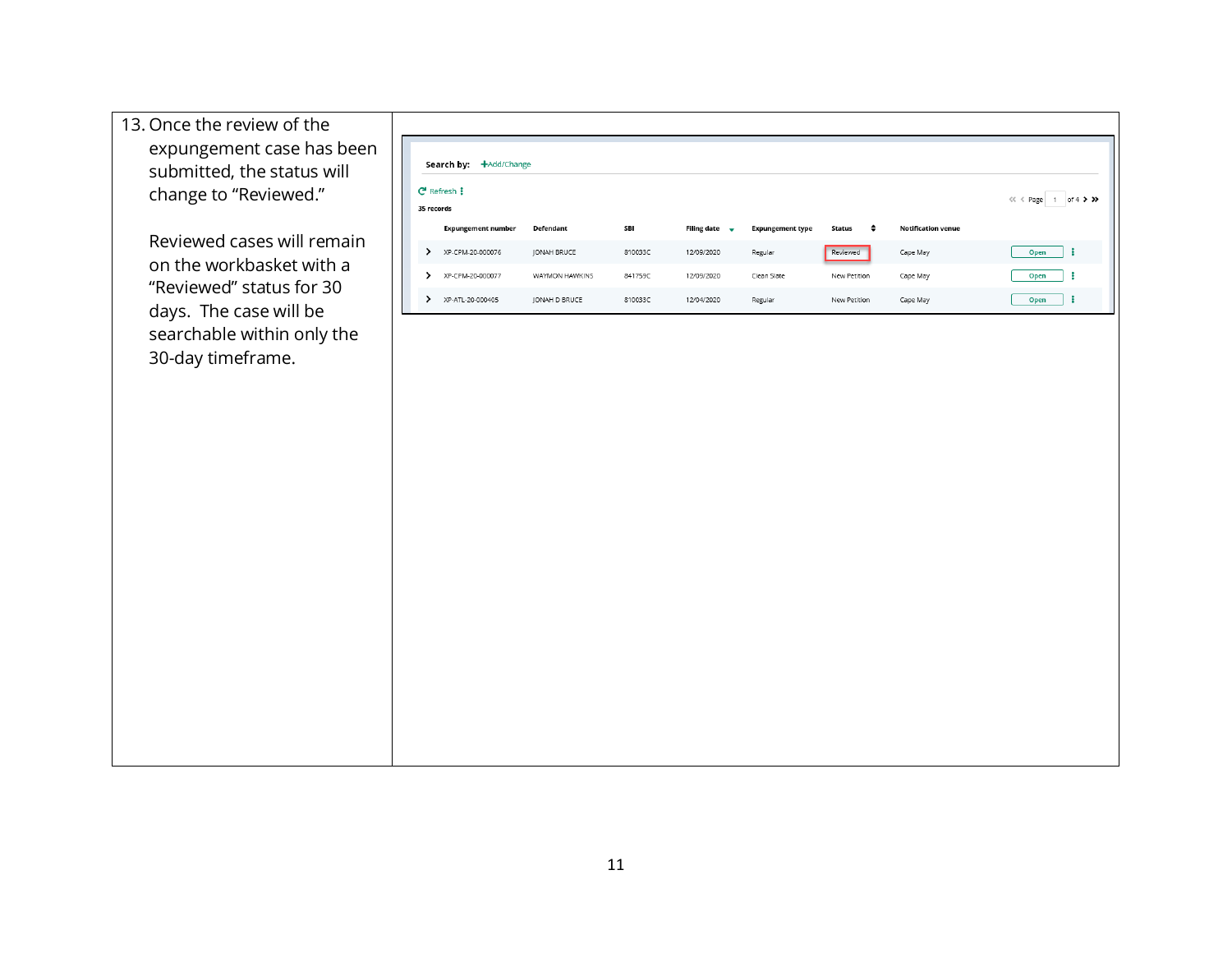- 14. To search for cases, click the "+Add/Change" link to open up a Search parameters popup window.
	- The "Expungement Type", is pre -filled by default , but it can be changed.
	- Click "+Add search criteria" link to select a value from the Search criteria drop down list and enter the required information for the search criteria:
		- o Defendant name
		- o Filing date
		- o Decision date
		- o SBI number
		- o Status
- Click the Search button after you've entered entering the search criteria and return to the workbasket with results matching your criteria.
- You may clear your search results and return to your



| <b>Expungement Type</b> | County       |                      |  |
|-------------------------|--------------|----------------------|--|
| All<br>$\check{ }$      | All          |                      |  |
| Search criteria *       |              |                      |  |
| ×<br>Select             | $\checkmark$ |                      |  |
| Select                  |              |                      |  |
| Defendant name          |              |                      |  |
| Filing date             |              | <b>Search</b><br>set |  |
| Decision date           |              |                      |  |
| SBI number              |              |                      |  |
| <b>Status</b>           |              |                      |  |